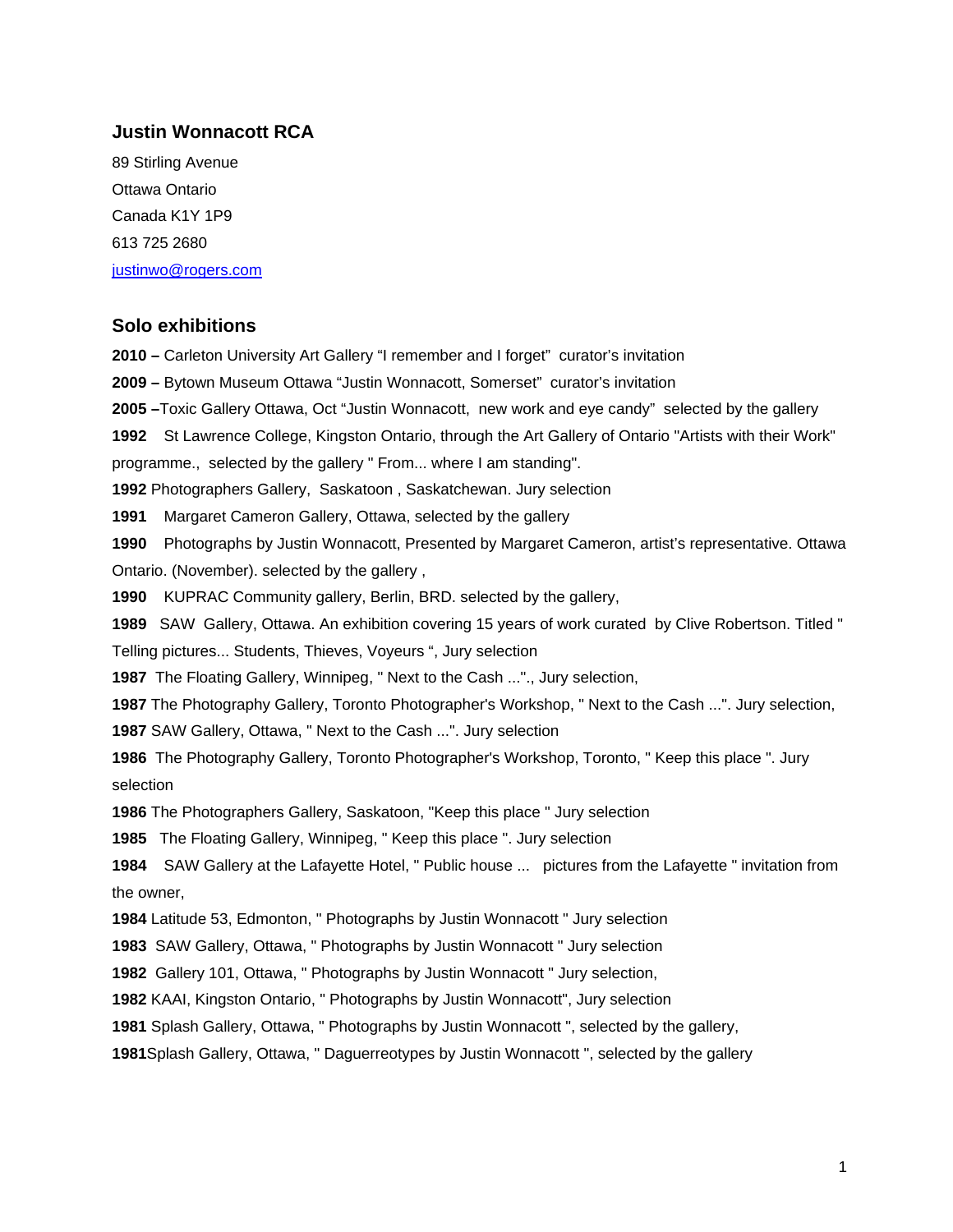**1979** Photographers Gallery, Saskatoon, (workshop space), selected by the gallery " Daguerreotypes by Justin Wonnacott ",

**1977** Between Spaces Gallery, Ottawa, " Photographs by Justin Wonnacott ", selected by the gallery, **1977** Between Spaces Gallery , Ottawa, " Black and white photographs by Justin Wonnacott " selected by the gallery

## **Two person Exhibitions**

**1999** "Conjoint/conjointe", Karsh- Masson Gallery, Ottawa, Jury selection

### **Selected Group Exhibits**

**2010 –** Boaks, Powning , Wonnacott -Three Takes on The Still Life, Lafreniere and Pai Gallery ,Ottawa **2010 –** Many Guises – Contemporary self portraits Bytown Museum Ottawa, curated by Judith Parker **2009 –** "The Street/La Rue" – CMCP touring exhibition at Buhler Gallery St Boniface Manitoba, Artists: Robert Frank, Tom Gibson, Dave Heath, Michael Schreier, Robert Walker, Justin Wonnacott **2009 –** "Back Burner" - Patrick Gordon , Ottawa **2009 –** The Collection's Cabinet **-** City of Ottawa Fine Art Collection, City Hall Art Gallery, Ottawa **2009 –** RCA new members , Calgary Art Central, Calgary– **2008 –** Evidence – The Ottawa city project, Ottawa Art Gallery. **2006 –** The Street CMCP, Ottawa Robert Frank, Tom Gibson, Dave Heath, Michael Schreier, Robert Walker, Justin Wonnacott **2006 – "Le sujet construit"** Axe Neo7. Gatineau Quebec. Catherine Poncin (France), Claudia Liekam (Germany), Lorraine Gilbert and Justin Wonnacott (Canada) **2005** – Toxic Gallery, First Anniversary exhibition. Justin Wonnacott, Lorraine Gilbert, Michael Schreier, Vera Greenwood and Cheryl Pagurek. **2005** – Inside Look, Karsh-Masson gallery, Ottawa - selected by the curator. **2004** – The local scene – acquisitions, City of Ottawa Gallery, Jury selection of the purchased work **2003** – The Bigger Picture – Portraits from Ottawa, Ottawa Art Gallery. selected by the curator 2003 – new acquisitions Ottawa Municipal art collection **2002** – Excursions, Gallery TPW, Toronto, **2002** "Roundabout' Harbourfront Gallery 235 Queen's Quay Toronto selected by David Hlynsky, **2002** Recent Acquisitions, City of Ottawa, City Hall, Jury selection of the purchased work **2001** Ottawa School of Art, unjuried **1999** Ottawa School of Art, unjuried **1997** Ottawa School of Art, unjuried ,

**1997** Karsh Masson Gallery,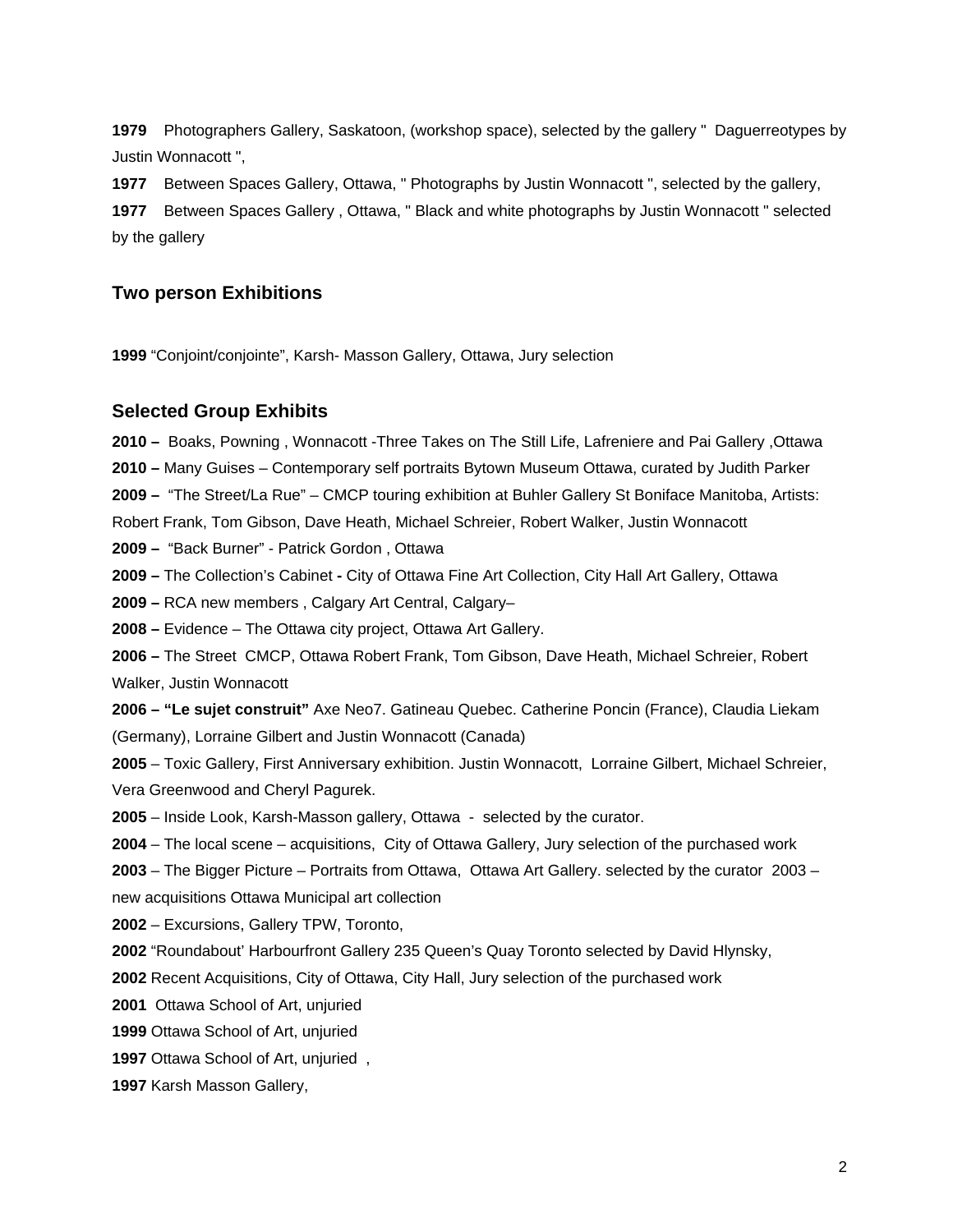"Manoeuvres", Ottawa Art Gallery, selected by the curator

The TPW Collection, Toronto Photographer's Workshop, Toronto, selected by the curator ,

Instructors 2, Ottawa School of Art, unjuried, Ottawa,

 Selections from the City of Ottawa Corporate Collection, City Hall, Ottawa, Jury selection of the purchased work

Site Survey Photographs, CMCP Ottawa. selected by the curator,

Axe - Neo - 7, Hull Que. "Ex-Site", Jury selection

Margaret Cameron Gallery, Ottawa, selected by the gallery,

"Picture a Place", Artscourt Gallery, Ottawa., selected by the curator , 1992

" New Acquisitions ", Ottawa City Hall, Jury selection of the purchased work

Margaret Cameron Gallery, Ottawa , selected by the gallery

 " Public Exposures: One Decade " Toronto Photographer's Workshop. Toronto, selected by the curator

" Modern Narratives ", Gallery 44, Toronto., Ann Beiner, David Buchan,

Carole Conde & Karl Beveridge, Justin Wonnacott, selected by the curator

 " Transart - The Bus Project ", an exhibition of artworks designed to exploit the advertising context of the transoms on OC Transpo vehicles. Continued for one year in a multiple of 200., selected by the curator

" Ober de Grenzen ", Arti et Industrie, Den Haag, Holland.,1988 selected by the curator,

" Snakes in the Garden ", Artscourt, Ottawa.1988 selected by the curator

" Selections from the Ottawa Corporate Collection ",Artscourt, Ottawa. selected by the curator ,

" Documentary Styles ", Burlington Cultural Centre,Burlington, Ontario., selected by the curator

" Circa 86 ", Festival for the Arts , Ottawa., selected by the curator

" Art in Situ ", Festival for the Arts, Ottawa., selected by the curator

" Ten Ottawa Photographers ", SAW Gallery , Ottawa., Jury selection

" Latitudes and Parallels ", Winnipeg Art Gallery,(circulating), Jury selection , Macdonald-Stewart

Art Centre, Guelph, Laurentian University Sudbury, Thunder Bay National Exhibition Centre Thunder Bay,

Mendel Art Gallery Saskatoon, Glenbow Museum Calgary, Beaverbrook Art Gallery Fredericton.,

" Six Ottawa Photographers ", Gallery 101, Ottawa. Jury selection,

" Landsites " Toronto Photographer's Workshop. Toronto. selected by the curator

 Constitution day... la journee de la constitution ",(circulating), Ottawa, Saskatoon, Montreal., collectively organized by the artists

" Focus 80 ", NAPA circulating show., committee selection

" The last pool hall/snooker art exhibition ", Capital Poolroom Ottawa., by invitation "

Latcham Gallery, Stouffville, Ontario. by invitation,

" Exposure ", Art Gallery of Ontario, ( circulating ) Jury selection.,

" Exposure 74 ", Kitchener-Waterloo Art Gallery. Jury selection.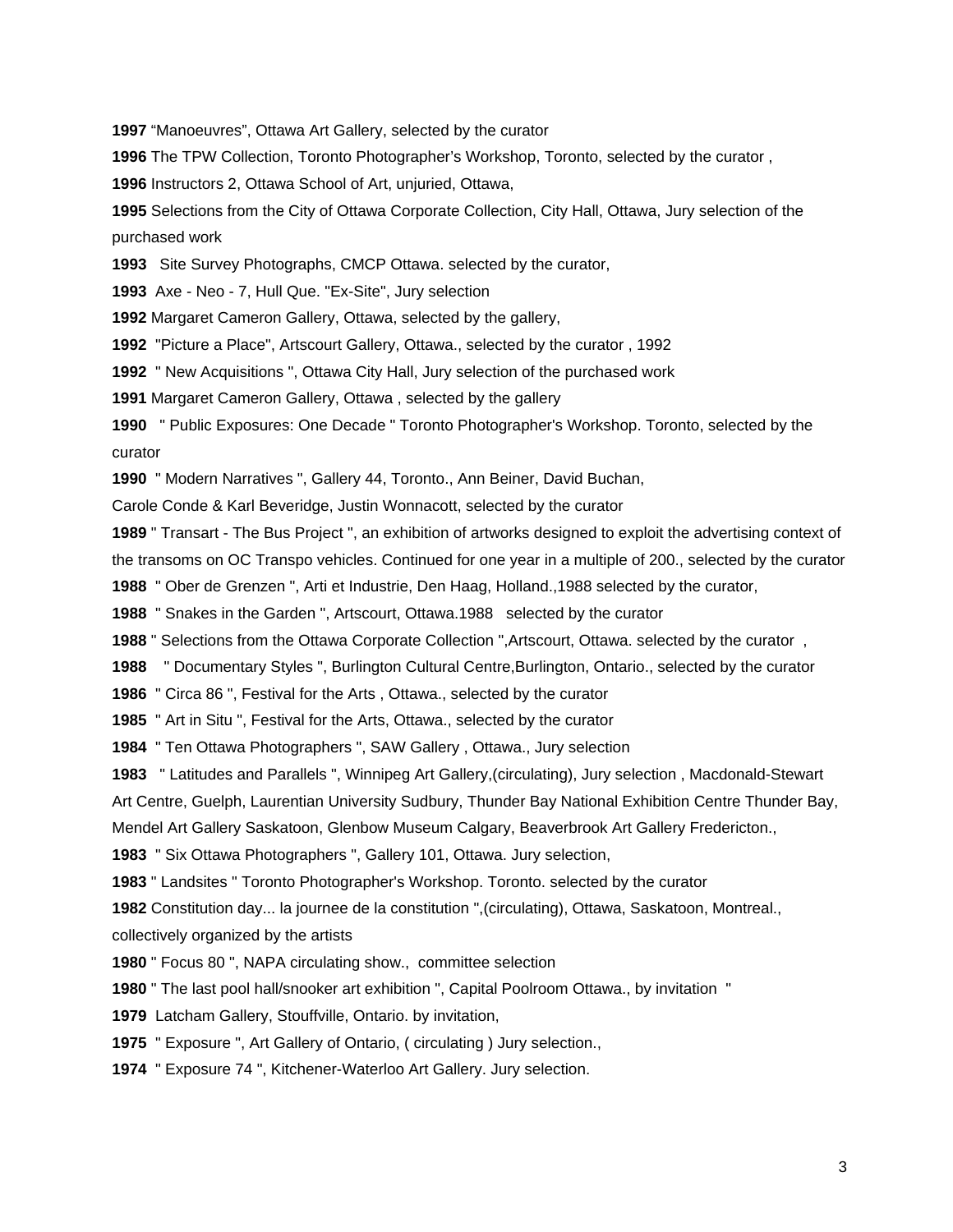### **Public art commissions**

**2003** – City of Ottawa , A commission for a new work titled "compass rose" on the north end of the Waller Pedestrian Mall at Rideau and Waller Street and the redesign and refabrication of an earlier work titled " … from a campers diary." which was destroyed in 1999. Polished black barre granite with image, grey barre granite.

**2001** – Light Rail Transit project for OC transpo. A digital photomontage on transparent film approximately 5x 3.5 feet installed in a freestanding backlit illuminator , Jury Selection

**1998**- Dovercourt Recreation Centre , Ottawa Ontario, This digital work is titled "voice over" and is eight photomontages and text , Jury selection

**1992**-**97** Competition winner for Rideau Street redevelopment project, responsible for artworks and integrated design work on entire area affected. Jury selection

**1992** Metro hall, Toronto. Four 8 1/2 foot x 3 foot photomurals, full colour., Jury selection

**1991**-**2** Competition winner. Ottawa Ballet, 21 foot long monochrome photomural and framing.., Jury selection

**1989** Competition winner. City of Ottawa. Hintonburgh community centre, full colour sectioned 2 x 3 meter photomural. Jury selection

While working on the Rideau Street redevelopment project I was responsible for the research and typography of six texts I had a contractor enameled into the plate glass walls of three bus shelters on the street. These bilingual texts which refer to events chosen to give pedestrians a sense of time and place to contrasts with the street today. These texts refer to a dog named Patto, lost by its owner in 1836, the Arch Riot and an extraordinary display of northern lights seen locally in the  $19<sup>th</sup>$  century.

# **Curatorial projects**

**2010 –** "Heart + Soul – photographs that are portraits" Festivalx at Patrick Gordon Framing – portraits with 12 artists

**2002 –** Roundabout a curatorial collaboration – Lorraine Gilbert as participant **.** This exhibition hosted the Toronto Contact Festival 2002 launch. The exhibit was curated by the artists themselves after Patrick Macaulay selected David Hlynsky. David Hlynsky chose Justin Wonnacott who chose Lorraine Gilbert who chose Susan Maceachern who chose Robert Bean who chose Vid Ingelevics who finally chose Alex Homanchuk. There is a website with online texts devoted to this site at <http://www.aregeebee.net/show>.

**1994** "Alliances - the family/la famille". At the CMCP in Ottawa. This touring exhibition examined the idea of family as seen by 32 contemporary photographers broadly grouped by intention into the categories of portraiture, documentary and narrative and artists investigations. While employed by the museum I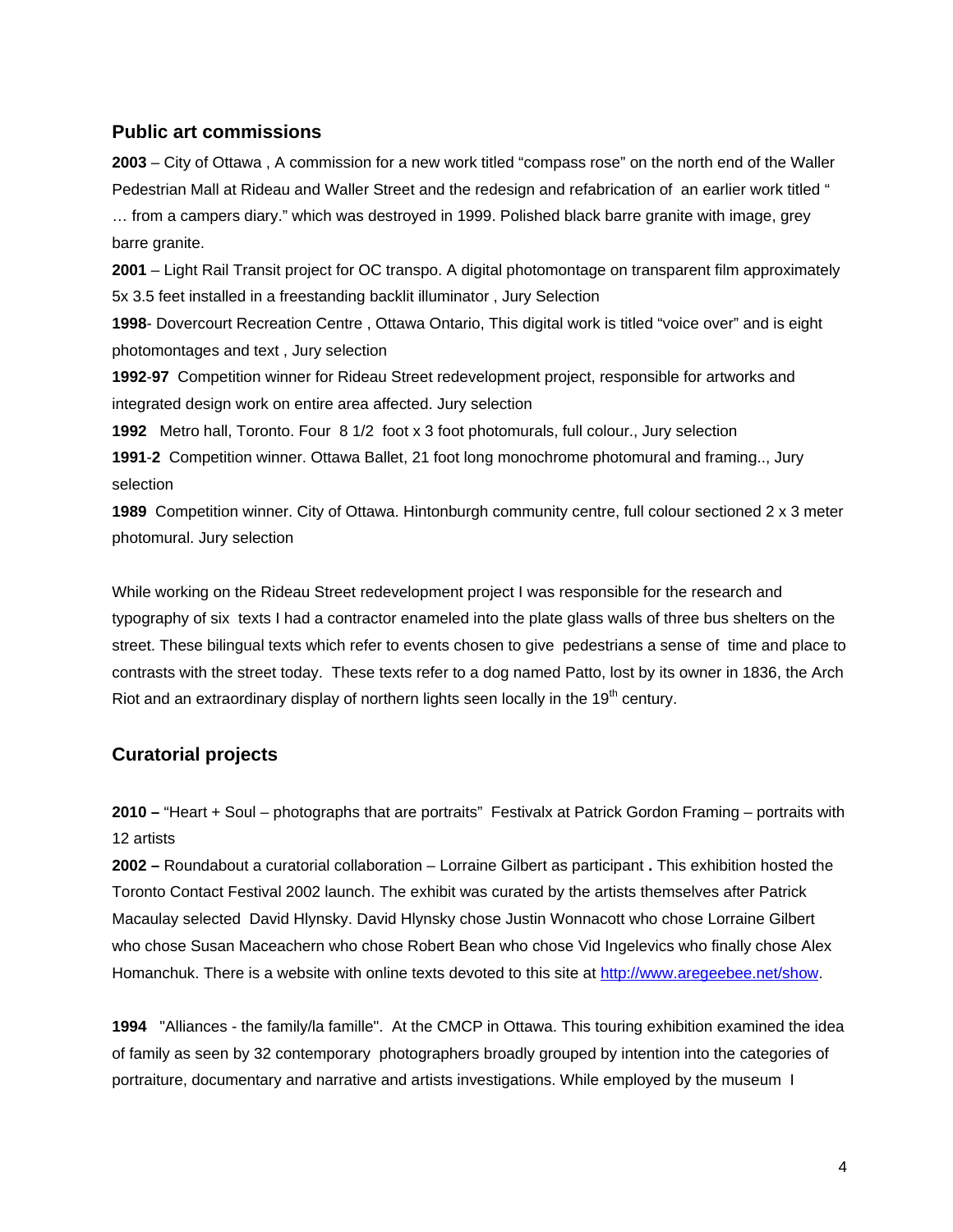researched all the relevant holdings in the collection and solicited submissions from over 150 artists in Canada and the USA before I selected the artists and the work to be exhibited. I developed the organizational rationale and structure of the exhibition, the title, the design and layout of the works in the galleries, and wrote the introductory texts, accompanying texts for each segment for the exhibition as well as biographies and appreciations of the work for all the artists. I am grateful to the director of the museum, Martha Hanna for her advice and support in carrying out this project, for it was she who initiated the commitment of CMCP to an exhibition dealing with the family many years ago.

**1992** "Silver Anchors / for new boats", Artscourt Gallery Ottawa. This exhibition of work by Isaac Applebaum, Marc Audette, Douglas Clark and Cheryl Sourkes addresses contemporary methods and issues in photography in relation to the broader practice of visual art. The artworks on display emphasize the artist's usage of the photographic image as having inherent meaning in addition to the simple facts represented.

**1991** "Messages Sent/Received", SAW Gallery, Ottawa , an exhibition of 7 photographers using work that addresses issues of social or personal conscience without using traditional documentary methods. Artists : Raymonde April, Robert Bean, David Rasmus, Alison Rossiter, DianaThorneycroft-Pura, Susan McEachern and Vid Ingelevics.

**1990** " Silver ", Ottawa School of Art Gallery, Ottawa. This is an exhibition of the best (read most coherent) work produced by the students enrolled in our photo programme. A brief text and brochure outlined the goals of the programme and attempted to differentiate between the various instructors approaches as interpreted by the students.

**1989** " Photographing Culture ", an exhibition of work by Douglas Curran (Can.) examining twelve years of production concentrating on his anthropological methodology and his own documentary practice. The exhibition consisted of 60 images from his three most significant portfolios with text panels by the artist and a supporting essay by me of approximately 2000 words.

**1988** " Tijd en Afstand ", Kijkhuis, Den Haag, Holland. This was an exchange exhibition of photography and video with this Dutch artists center that presented photo based installation work by Claude Philippe-Benoit and Richard Nigro . The challenges contained in their work were an appropriate way to address a foreign gallery context and their audience as colleagues with similar interests and goals to the originating institution (SAW). The catalogue contains a preface , an introduction to each artist, extensive quotes by them and photographs of other works not on exhibit. Clive Roberstson, SAW Gallery director wrote an essay and historical overview of the video co-operative at SAW gallery which was included in the same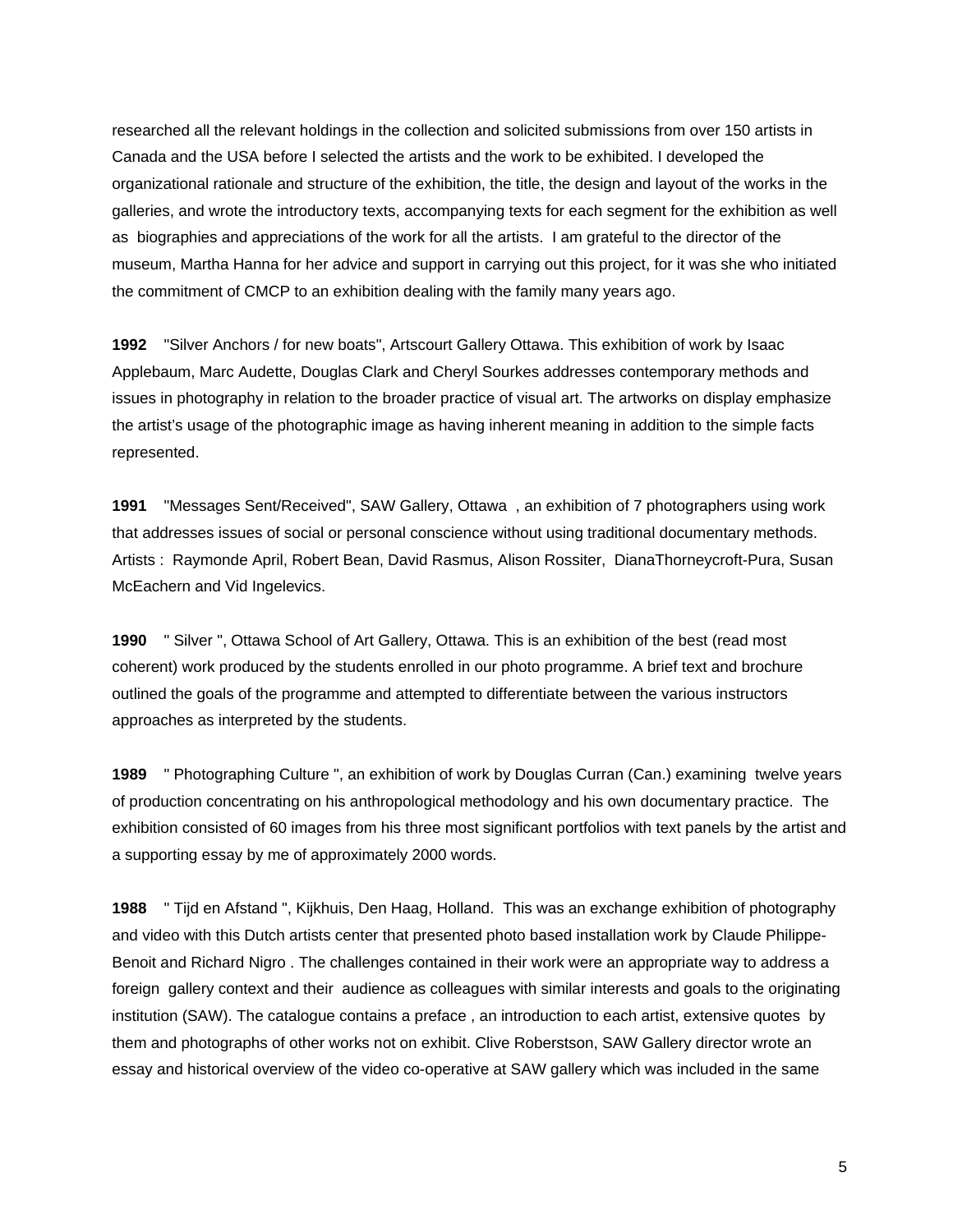catalogue.

**1988** " Real Ideas... cast shadows ", SAW Gallery Ottawa. An exhibition of photogram work by Nina Levitt and Susie King. This exhibition was the result of an artistic "fishing expedition" to see who was producing serious work within this methodology. All of the respondents were women (14) and the show compared the work of two women with very different aesthetics and goals.

### **Special Projects**

In 1990 I worked under the direction of Ann Thomas ( the curator responsible for the Lisette Model exhibition) as a technician for three and a half months . I made contact prints of a large portion of Lisette Model's extant negatives and about 100 enlargements from the original negatives for the photographic study collection at the NGC. More than thirty of these prints are reproduced in the NGC catalogue " Lisette Model " .by Ann Thomas.

In 1992 I was the artist connected with the Rideau Street redevelopment project and was a full member of the design team responsible for determining the appearance of the reclaimed street. The artworks I created for this commission were all made with digital tools.

### **Current researches:**

Producing and editing a large archive of photographs of people taken in public places over the last few years made with a small camera. These photographs are concerned with the redefinition of the photograph, the photographer and the subject in this highly visual – and often surveilled - environment . The public commons of the street is a complex and changing place which has important implications for the photographer and the ethics of photographic practice. Because of the large amount of imagery produced I am currently investigating alternatives to the traditional gallery display in order to show the work effectively.

Continuing to photograph fish and shellfish in preparation for a solo exhibit opening in the fall of 2010.

Exploring the portrait as a constructed image.

Collating and researching a large archive of pictures of artworks on public display in the National Capital Region for a book. This body of work is a personal look at some ideas and issues posed by these works that is primarily intended to form a visual critique which also has a documentary dimension too. This project is in its 6th year.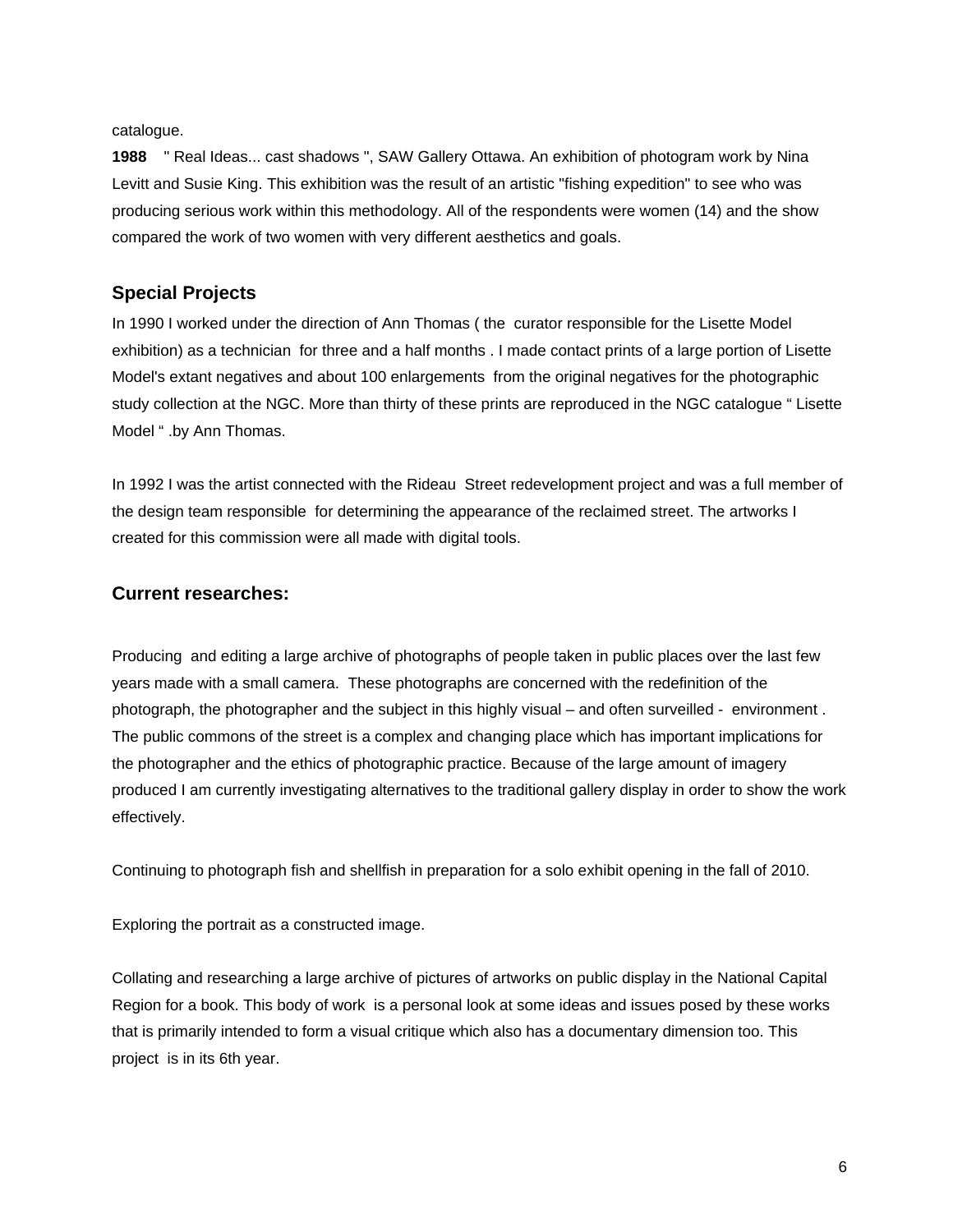# **Workshops , presentations given**

- Carleton University Art Gallery, 2010
- Bytown Museum, online project and presentation , 2009
- University of Ottawa 2008
- Alberta College of Art and Design, Calgary Alberta, President's Scholar Residency, 5 days , March 2008
- SAW Gallery
- Gallery 101
- Canadian Artist's Representation
- City of Ottawa
- CMCP
- Camera Canada College 1998
- Photographers' Gallery 1992, 1986, 1979
- St Lawrence University , NY, USA , 2001
- Ottawa School of Art various

# **Teaching Experience**

### **University of Ottawa**

**2010 - 2011** photo 1331c, 2932

**2009 -2010** photo 1331c, 1331b

**2008 -2009** photo 1331c, 1331b 3094 and 3092.,

**2007 -2008** photo 1331c, 1331 and second semester of 3032,

**2007- 2006** , Photo 1331-A,

**2005** photo 1331A, Photo 1331C in the visual arts programme, fall

**2002** photo 1331C in the visual arts programme.

**Ottawa School of Art**,

**Spring 2002 – fall 1999** (many courses, i.e. diploma photo, History of Photography, digital image making)

**Nova Scotia College of Art and Design** 

**Spring 2000** photo 3400 and 2000

**Ottawa School of Art** 

**Fall 1999 – fall 1988** without interruption (many courses, photography diploma, general interest, )

**Carleton University** 

**1987** Winter Continuing Education Program, photo

# **Relevant education and experience**

I am a self taught artist without formal academic training, *(I attended the University of Western Ontario for*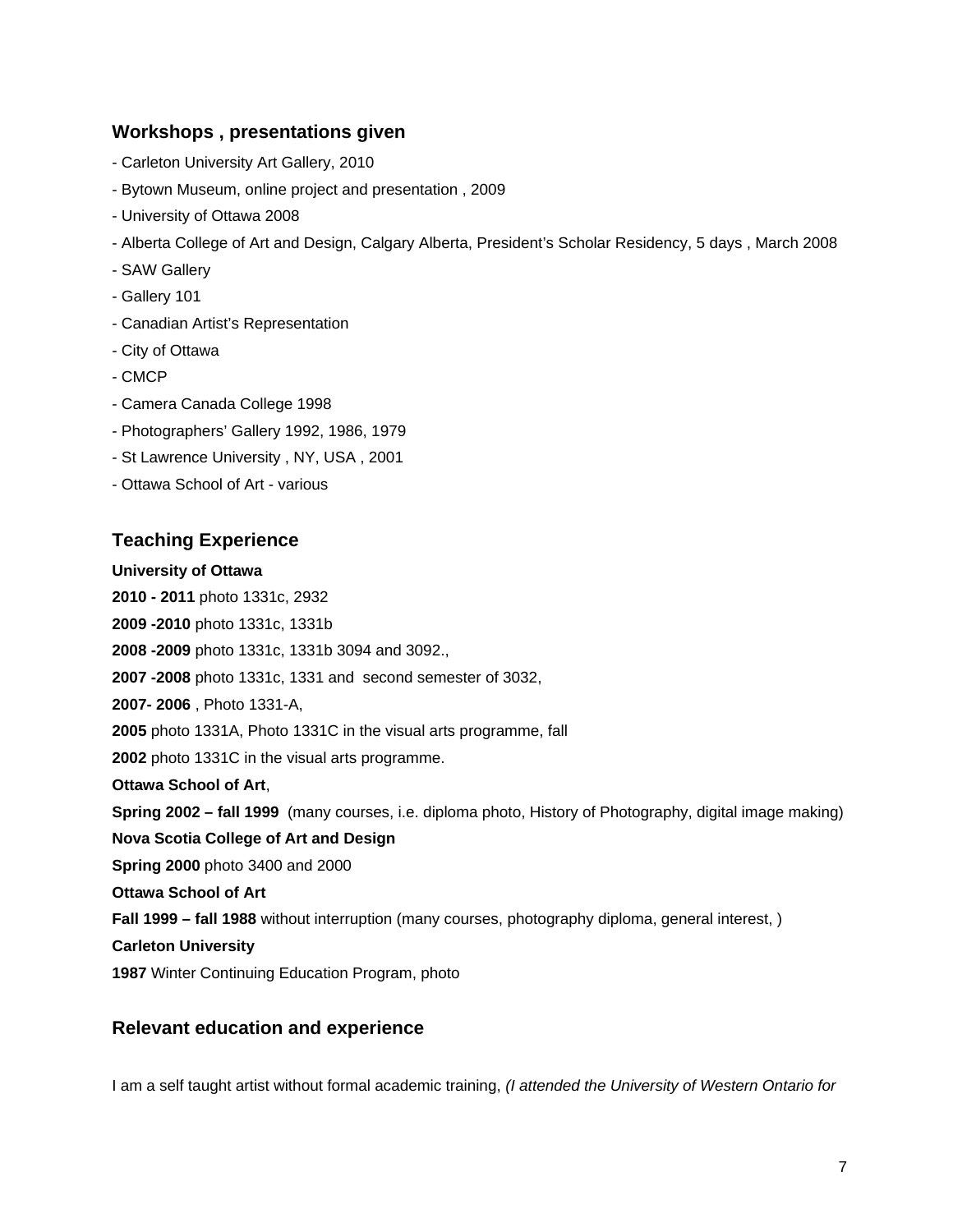*a brief period in 1971 but withdrew without graduating.)*. I have been photographing since 1973 and studying art, photography and the history of photography seriously since 1979. I began to teach 20 years ago.

Early in my career I acquired much of my technical knowledge through work opportunities and experience. My first employer in Ottawa was a large photographic firm with a general practice. The owner gave me unrestricted access to the cameras and darkrooms which taught me a great deal. The constant exposure to the busy traffic in pictures at the company was also an important part of my learning experience at Photo Features in 1974-5. After leaving the firm in 1975 I worked as a photo journalist (I held a House of Commons press card for the years 1975 and 1976) and photographed assignments for a variety of clients including the Toronto Star, Canadian Press, Maclean's Magazine and other publications. As well, I made photographs for corporate and government clients including, the National Gallery, The Office of the Governor General, The Canada Council Art Bank, Moishe Safdie, Canada Post, Phototheque, and many others. In the early 80's I worked part time in the audio visual industry to support myself while I was engaged in creative work. I have a wide technical foundation in the tools and procedures including: studio and location work with electronic strobes and view cameras, photojournalism, optical printer and animation stand work, display and exhibition printing in black and white and colour for commercial clients , fine art printing for other artists, custom colour printing and a brief period of work as a photographic laboratory manager.

My decision to shift to digital technologies came in 1992 when I began using digital tools and computer software as an essential part of my creative process. I have maintained at least one website continually since then. I first exhibited work made with digital tools in 1993, and began teaching others how to use these tools at the Ottawa School of Art in 1997.

### **Published writing:**

**2010 – "**Heart + Soul – photographs that are portraits" Catalogue for the exhibition. ISBN 978-0-9867143- 0-6

**2010** "People like me – Tony Fouhse and his subjects" Catalogue essay for Tony Fouhse – Karsh Award ISBN 978 0 9813970 7 8

**2010** "What is it like at the bottom of the sea?" Guerilla, 25 vol 7 Fall 2010,

**2009** "Go – Print – Screen, The Public Domain and Digital Prints" Catalogue essay for Voix Visuelle Exposition Internationale d'estampes numérique miniature.ISBN 978 0 9813930 0 1

**2001**,"Radiolarian life, the parts of a flower and the Philosopher's stone" for Boreal Art/Nature A text regarding the online web artworks of Lorraine Gilbert and AE (Stephane Claude and Gisele Trudel. , **1999** "Interface - a review" Blackflash Magazine , Spring,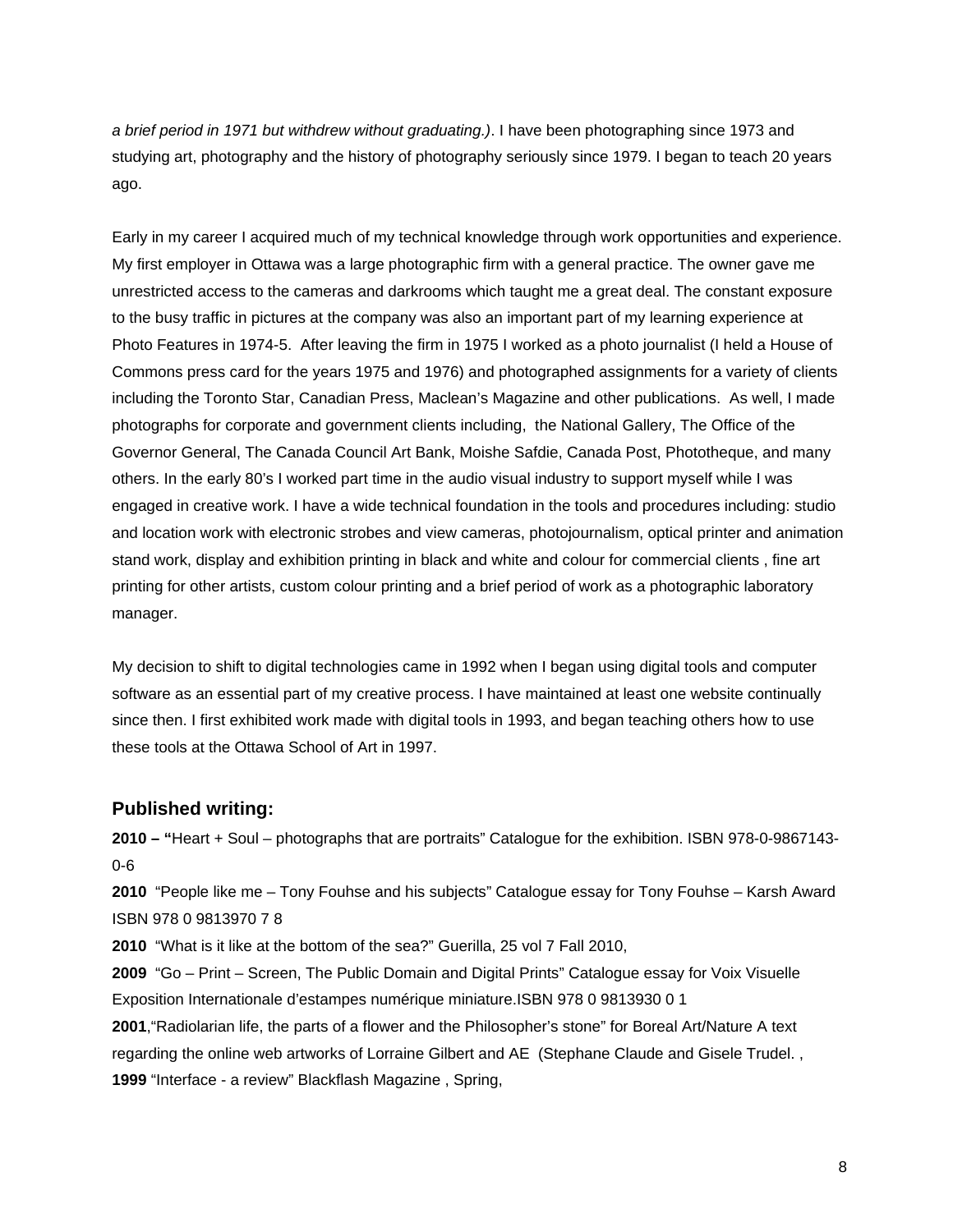"All that glitters ..." Mix Magazine Fall The globe that was flat..., Justin Wonnacott, Blackflash, Summer, File not Found , Blackflash, Fall "Alliances - the family", Texts to accompany the exhibition of the same name published by C.M.C.P., 16pp stapled., **1994 –** Quarry Magazine,Volume 43, #3 Alliances – photo essay and introduction. "Sometimes you have to wear a suit ..." Proceedings of the City of Ottawa "role of the Artist in Public Art " Symposium(paper )., ."Messages sent and received" ,essay SAW news Jan, Belief and Culture, Justin Wonnacott, Published by Alberta College of Art, .,In Defense of the Hairlight, TPW Views, Fall,

## **Selected Reviews, Catalogues, Notations**

**2010: Re "Heart and Soul"** Patrick Gordon Framing [http://tonyfoto.com/drool/2010/09/26/behind-the](http://tonyfoto.com/drool/2010/09/26/behind-the-scenesmaking-the-scene/)[scenesmaking-the-scene/](http://tonyfoto.com/drool/2010/09/26/behind-the-scenesmaking-the-scene/) 

**2010 – CBC:" All in a day Interview with Allan Neal:** <http://www.cbc.ca/allinaday/listenagain.html> [www.aregeebee.net/interview/interview.mp3](http://www.aregeebee.net/interview/interview.mp3)

**2010 – "Many Guises: Contemporary Self Portraits"** Judith Parker, Catalogue of the exhibition at Bytown Museum Sept 23 2010 - Feb 23 ,2011 ISBN 978 0 981 98128680 1 3 [www.bytownmuseum.ca](http://www.bytownmuseum.ca/)

**2010 – "Full Exposure – 10 picks from the X photo Festival"** Peter Simpson, Ottawa Citizen, September 22 E1/E2,3

**2010 – "Portraits of Tony Fouhse "** Peter Simpson, Ottawa Citizen, Saturday Sept 18 2010 B1/B2 Two paragraph quotation from catalogue essay for Tony Fouhse catalogue.

**2010 – "Something fishy . . . "** Peter Simpson, Ottawa Citizen, Saturday Sept 11 2010 G1/G4 Review Justin Wonnacott's Dead fish – Peter Simpson

<http://communities.canada.com/ottawacitizen/blogs/bigbeat/archive/tags/justin+wonnacott/default.aspx> Sep 10

**2009 – "Who knew there was so much public art in ottawa"** Peter Simpson , "The Big Beat" [http://communities.canada.com/ottawacitizen/blogs/bigbeat/archive/2009/11/13/who-knew-there-was-so](http://communities.canada.com/ottawacitizen/blogs/bigbeat/archive/2009/11/13/who-knew-there-was-so-much-public-art-in-ottawa.aspx%20Fri%20Nov%2013%202009)[much-public-art-in-ottawa.aspx Fri Nov 13 2009](http://communities.canada.com/ottawacitizen/blogs/bigbeat/archive/2009/11/13/who-knew-there-was-so-much-public-art-in-ottawa.aspx%20Fri%20Nov%2013%202009)

**2009 – "Artists get hung up on Yann Martel"** Peter Simpson , "The Big Beat"

[http://communities.canada.com/ottawacitizen/blogs/bigbeat/archive/2009/11/10/artists-get-hung-up-on](http://communities.canada.com/ottawacitizen/blogs/bigbeat/archive/2009/11/10/artists-get-hung-up-on-yann-martel.aspx)[yann-martel.aspx](http://communities.canada.com/ottawacitizen/blogs/bigbeat/archive/2009/11/10/artists-get-hung-up-on-yann-martel.aspx) Nov 10 2009

**2009 – "Words , Money, Pictures"** Online Interview with Tony Fouhse – <http://tonyfoto.com/drool/2009/10/25/words-money-pictures/>

**2009 – "Justin Wonnacott: Somerset"** Review by Katy Levan – Voir weekly, Drool Blog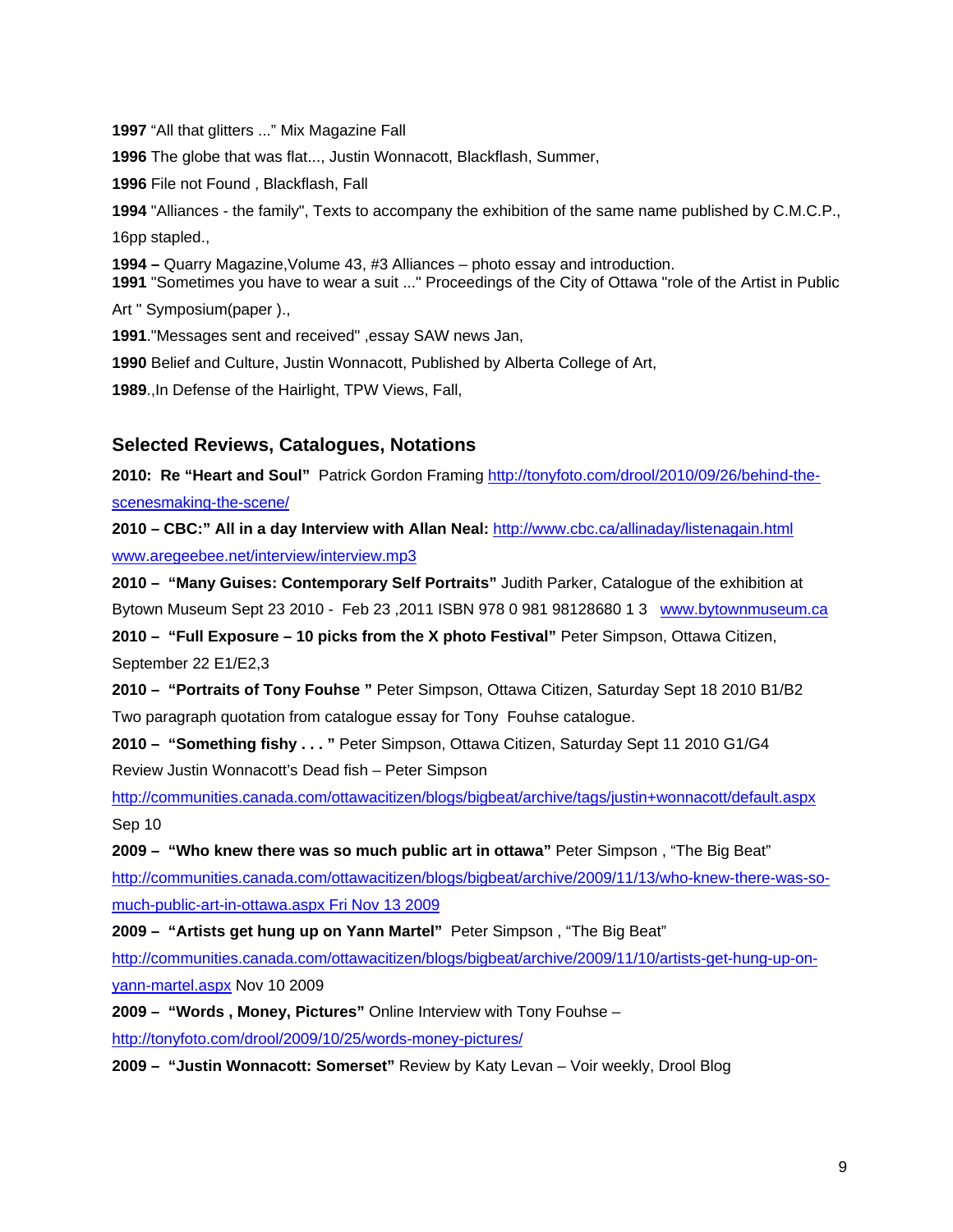<http://tonyfoto.com/drool/2009/06/14/stuff-information/> , Kathleen Petty CBC Radio interview July 2009 <http://cbc.ca/ottawa/media/audio/ottawamorning/20090615somersetphotos.ram>

**2009– "Justin Wonnacott: Somerset"** Catalogue, Essay by Christoper Davidson imp Bytown Museum 108pp

**2009– "Tract" ,** Ottawa Art Gallery quarterly , Spring 2009 pp16-17 "cornucopia" re New Acquisitions

**2008– "Collections" ,** Ottawa Art Gallery book dealing with contemporary art, Emily Falvey,

**2008– "Evidence - The Ottawa City Project" ,** x, Ottawa Art Gallery, curator Emily Falvey, Fall 2008

**2008 – Justin Wonnacott, "The fish list/ I remember and I forget" ,** Vie des Arts Magazine , summer By Lori Beaman

**2006 – "The Street" ,** "On Tour" traveling exhibitions publicity materials for the NGC/CMCP

**2006 –** Ottawa City Journal , cover banner and 1 page article by Patricia Lonergan, Nov 22

**2005** - Ottawa Citizen, coverage re Karsh Award

**2005** – Voir, Dec 15 par Line Dezainde

**2005 –**Ottawa Express , cover and feature Review by Anita Eutaneier vol12,#31

**2004** The Bigger Picture – Portraits from Ottawa, catalog published by the Ottawa Art Gallery, CV issue #62 ,

**2003**, The Bigger Picture – Ottawa Art Gallery texts by Karen Love,.

**2002** Roundabout brochure – Introduction by Patrick Macaulay, York Quay Gallery Harbourfront and

statement by David Hlynsky.. Entire texts can be read online at [http://www.aregeebee.net,](http://www.aregeebee.net/)

**2000** McLelland and Stewart "Canadian Encyclopedia 2000 edition" - mention and references to my work in the essay concerning Public Art, essay by Annalee Adair.,

**1998** Spring Visual arts insert, The Globe and Mail May 16, Dan Falk,

**1997** Manoeuvres – Regional Representation in the Canada Council Art Bank, Ottawa Art Gallery , text by

Diane Genier.. Selected Photographs from The Collection, Text by Susan Close, City of Ottawa

**1996** Digital Reflections, Rafael Goldchain, Blackflash Spring,

**1995**, Family Stories, Susan Close, Blackflash, Spring ,

**1995** Like Smoke through a Keyhole - David Hlynsky, Blackflash summer ,

**1995** Canadian Art, Fast Forward, Ontario, Winter,

**1992**, "Picture a place" , Artscourt Gallery

**1992**, Blackflash, Interview with Julian Mills and images.

**1991** Public Exposures- One Decade. TPW 1991.,

**1990** In Review: Justin Wonnacott at SAW Gallery, Hamish Buchanan, TPW VIEWS 1990., Modern Narratives by April Hickox. Gallery 44, 1990,

**1989** Telling Pictures...Students, Thieves, Voyeurs, Clive Robertson, SAW News, Snakes in the Garden, Gary Mainprize,

**1988** Artists and their Work , broadsheet, Art gallery of Ontario Extension Services, 1988., "Next to the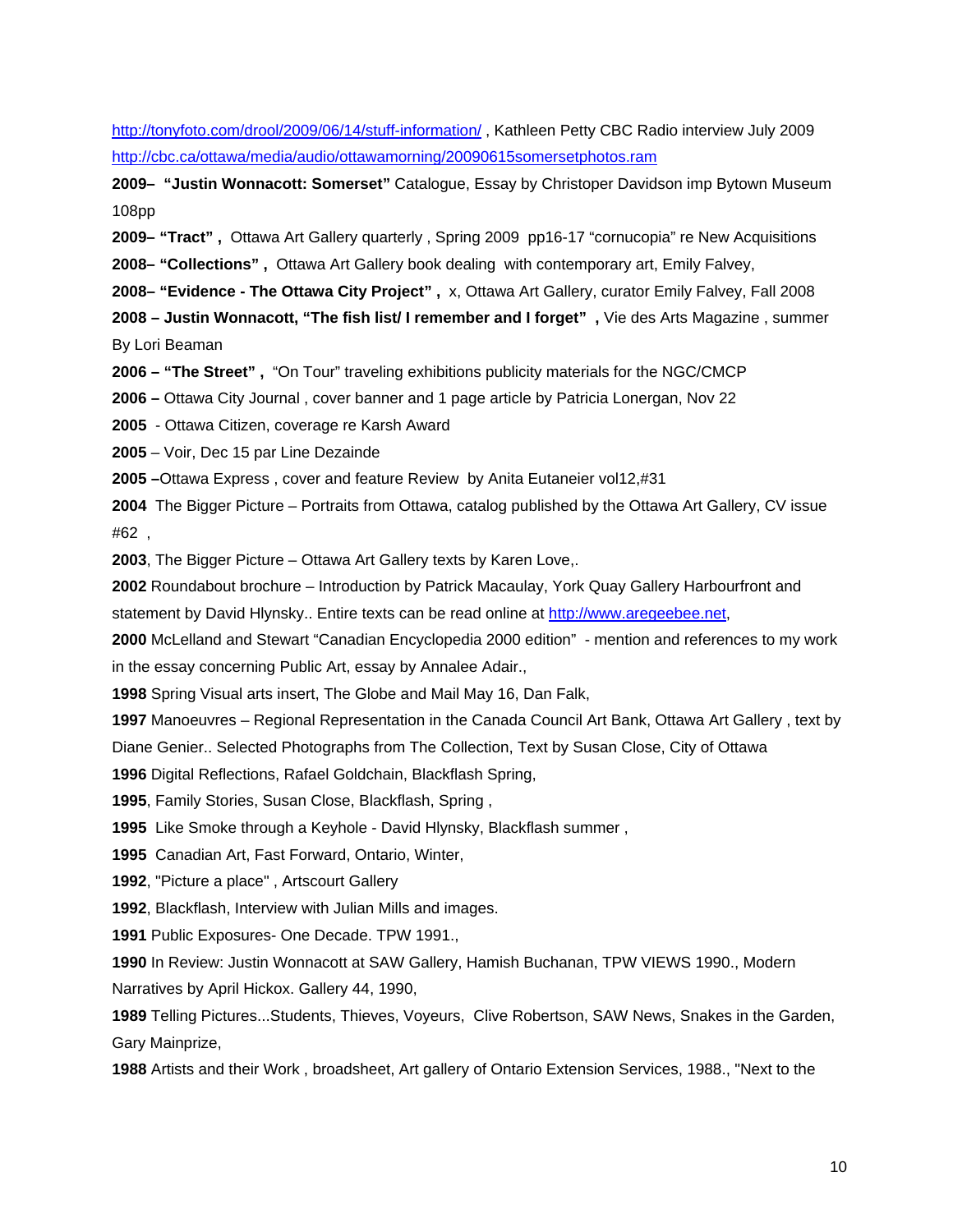cash... " Connie Hitzeroth TPW Views 1988, Traveling exhibitions catalogue, Canadian Museum of Contemporary Photography.(For "Keep this place"), Documentary Styles (broadsheet) Burlington Art Gallery, James Chambers and Andrew Danson. . **1985** " Art in Situ ", Festival for the Arts, Ottawa., **1985 -** Blackflash, Winter , Vol3, #4 **1983** Latitudes and Parallels, Winnipeg Art Gallery, Shirley Madill, **1980** Camera Canada – daguerreotypes **1975** Exposure catalogue , Art Gallery of Ontario.

### **Websites**

I have maintained a constant presence on the web since 1992 .

[Http://fotoclass2.typepad.com](http://fotoclass2.typepad.com/) is a current tool for my  $3<sup>rd</sup>$  year course in the winter of 2008.

[Http://aregeebee.typepad.com/fotoclass](http://aregeebee.typepad.com/fotoclass) is a large blog for my students in Photo 1331. This site was built as a resource and an interactive tool. The fotoclass blog contains course information, assignments, technical texts and resources that I have written and extensive written material to help students with various issues that are relevant to the course as I teach it. I wrote and illustrated all of it with some minor exceptions that are noted. There are over 100 pages available from the site.

[http://somersetstreet.com](http://somersetstreet.com/) is a blog of photographs and details of a large number of buildings on Somerset street west.

[Http://www.aregeebee.net](http://www.aregeebee.net/)an obsolete site which remains as the front door to the roundabout exhibition at [Http://www.aregeebee.net/show](http://www.aregeebee.net/show) and to photographs of public art at <http://aregeebee.net/pages/justinp.htm> [Http://Dawndale.com](http://dawndale.com/) and [Http://shanleung.com](http://shanleung.com/) are web documents I photographed and created for clients [Http://www.aregeebee.net/vegetables](http://www.aregeebee.net/vegetables) is a joint project with my daughter.